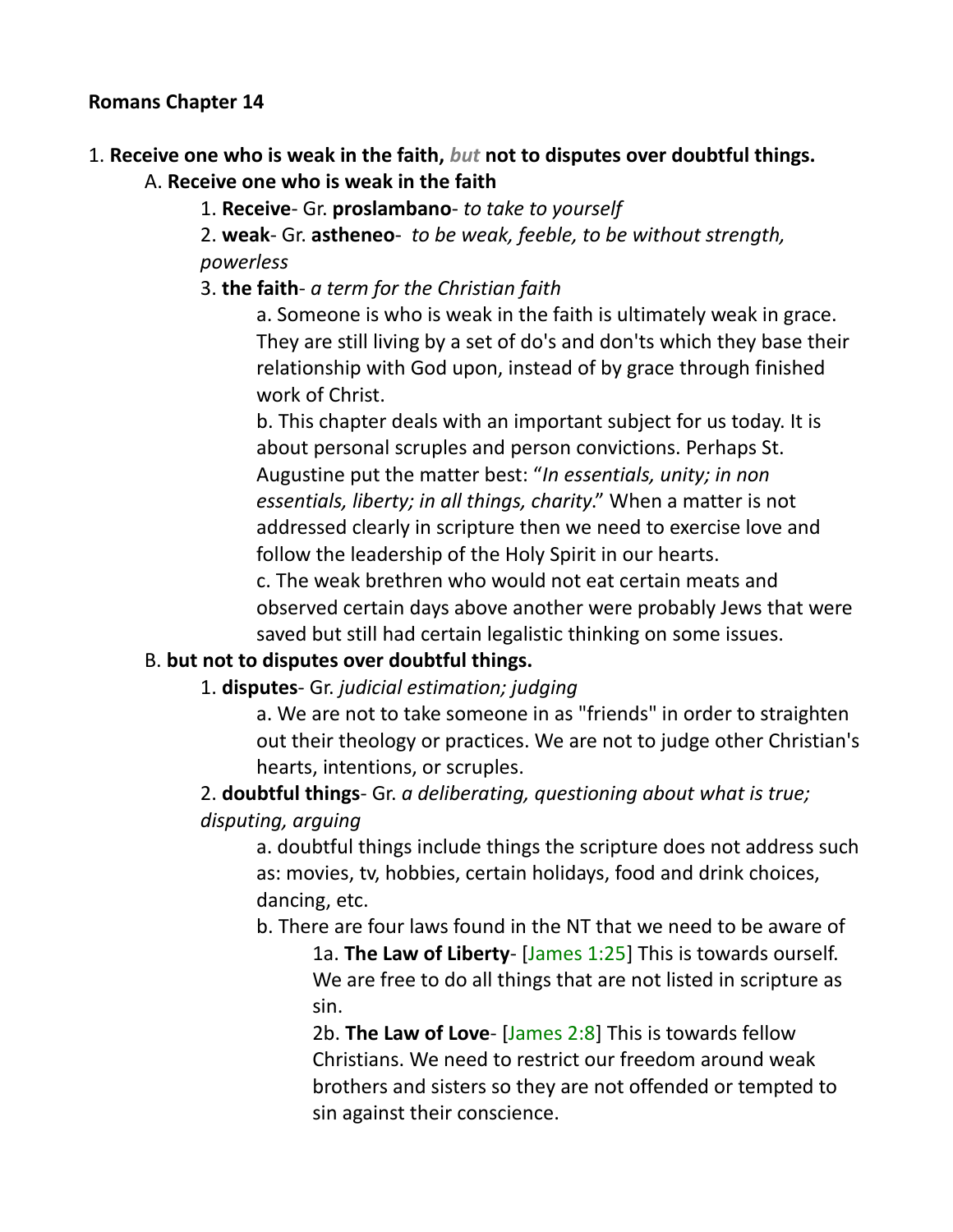3c. **The Law of Expediency**- [1 Cor. 10:23] This is towards the world. We should not do things that the world sees as wrong, lest we put a stumbling stone in front of them and hinder their believing upon Christ.

4d. **The Law of Sacrifice**- [Rom. 12:1] This is towards God. Sometimes God will ask us to sacrifice to Him something that is perfectly fine to do. He might want us to give that to Him for His purposes.

#### 2. **For one believes he may eat all things, but he who is weak eats** *only* **vegetables.** A. **For one believes he may eat all things**

- 1. **eat** Gr. **phago** *consume*
- 2. **all things** Gr. **pas**

a. [1 Tim. 4:4]- nothing is to be refused [on religious principle] B. **but he who is weak eats only vegetables**

1. **weak**- Gr. **astheneo**- *to be weak, feeble, to be without strength, powerless*

2. **vegetables**- Gr. **lachanon**- *herb, vegetable; from the root word to dig out of the ground*

a. If you only eat vegetables you will be weak, feeble, without strength, and powerless! [Just kidding!]

b. Someone who thinks it is wrong to eat certain meats such as pork because of commands in the OT is weak in grace. Some today think it is sin to eat meat because they feel they would be guilty of murder by killing animals. It is not murder to kill an animal and eat it. God was the first one to kill an animal. He killed an animal to cloth Adam and Eve! God told Peter to rise, kill, and eat, when he showed him the vision with the sheet let down with four corners. [Acts. 10:13] God was not asking Peter to sin.

### 3. **Let not him who eats despise him who does not eat, and let not him who does not eat judge him who eats; for God has received him.**

#### A. **Let not him who eats despise him who does not eat**

1. **despise**- Gr. **exoutheneo**- *to treat like a nobody*

a. We all are nobodies without Jesus. It is pride and hypocrisy to act like a somebody and treat others as a nobody. When we act like somebody and treat others like nobodies we are really denying God's estimate of our old man by sending Jesus to the cross. b. It is possible that we can get into pride over how free we are in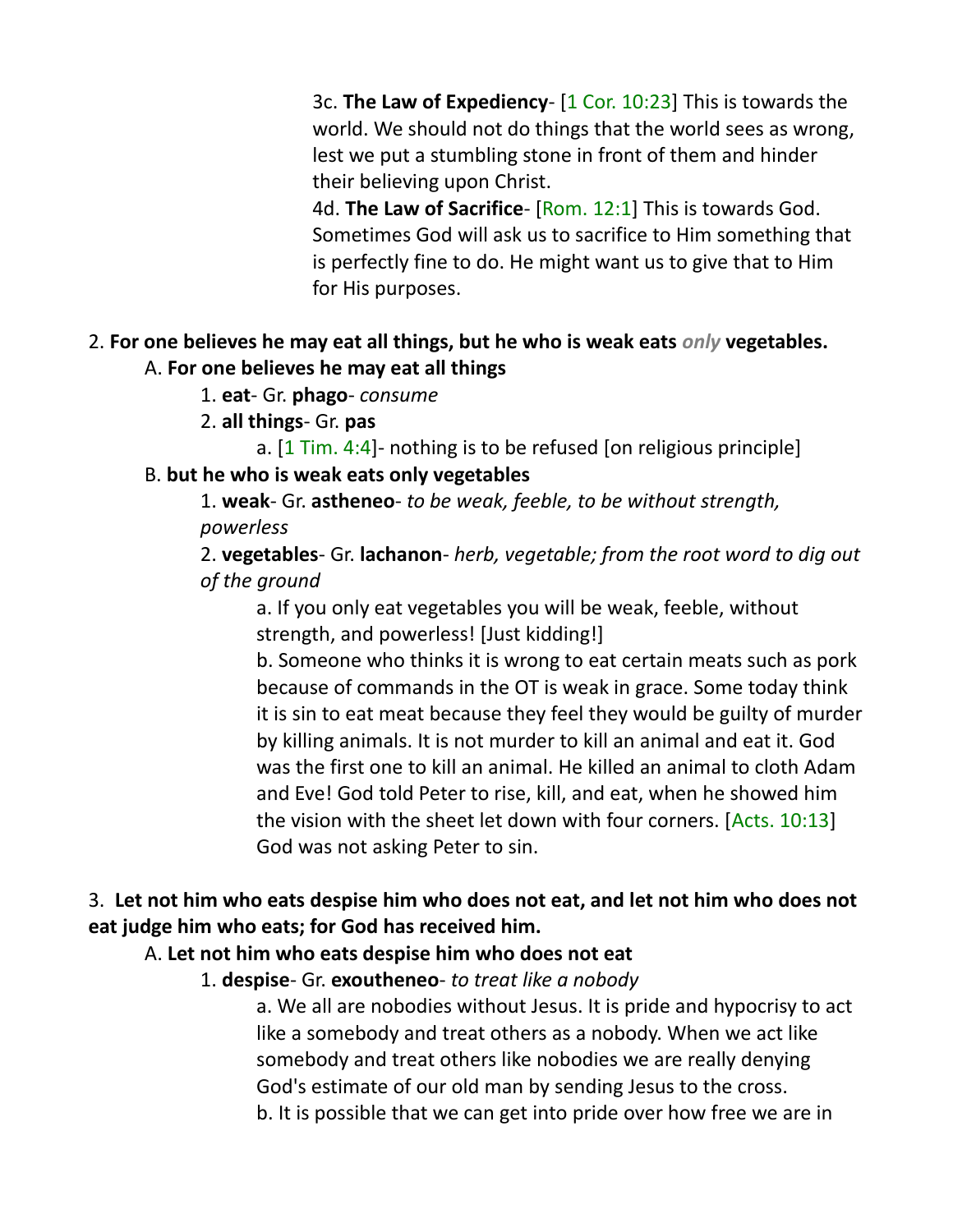the Lord and look at others in legalism and restriction and see ourselves better than them.

### B. **and let not him who does not eat judge him who eats**

### 1. **judge**- Gr. **krino**- *pass sentence*

a. Those who judge others for doing things that they refuse to do are in legalism. Legalism will always lead to pride and judging.

b. Basically the looking down on those who don't eat and the judging of those who do eat both come from the flesh.

c. The tendency for those who have revelation of Christ and are in freedom is to treat those who do not as dumb and unenlightened. The tendency for those in legalism is to look at those living in freedom as wicked and sinful.

d. We must not regard each other any longer according to the flesh but according the new creation that came by free grace through Christ. [2 Cor. 5:16]

### C. **for God has received him**

### 1. **received**- Gr. **proslambano**- *to take to oneself, welcome*

2. **him**- the one who eats and the one who does not eat- as long as they believe upon Jesus Christ and His finished work.

a. Brother or sister in Christ, God has received you. He has welcomed you with open arms. He has accepted you. Stop being tense in God's presence. Relax and let Him just love you! You have been made acceptable because of the finished work of Christ in your behalf.

# 4. **Who are you to judge another's servant? To his own master he stands or falls. Indeed, he will be made to stand, for God is able to make him stand.**

# A. **Who are you to judge another's servant?**

- 1. **judge** Gr. **krino** *to pass sentence on*
- 2. **servant-** Gr. **oiketes** from oikos- house- *one who lives in the same house as another, spoken of all who are under the authority of one and the same householder*
	- a. We were born again into the household of God. We are both His sons and servants of His house. We belong to Christ our Master. We have no business passing judgment on God's servant and a member of His household. This is God's business.

# B. **To his master he stands for falls**

1. **master**- Gr. **kurios**- **lord**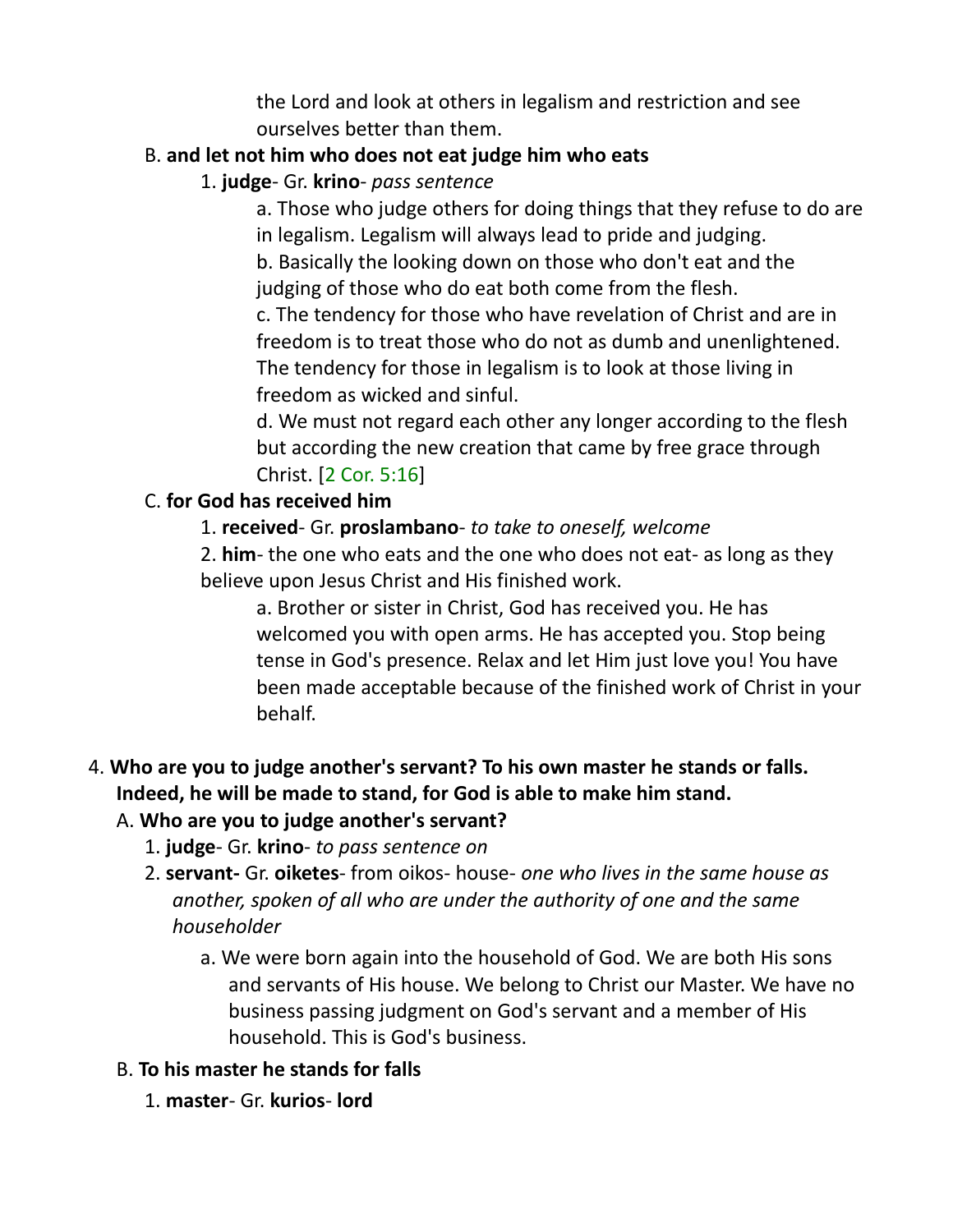- a. Jesus is our Lord and Master
- 2. **stands-** Gr. **steko** *to be stationary or remain upright*
- 3. **falls** Gr. **pipto** *fall, hit the ground*
	- a. Jesus and Jesus alone determines is we stand or fall before God the Father.
- C. **Indeed, he will be made to stand, for God is able to make him stand**
	- 1. **stand** Gr. **histemi**
	- 2. **able** Gr. **dunatos** *of power*
		- a. Here we see clearly that every Christian will be made to stand before God. God is able to make him stand before Him because of what Jesus did in His finished work for them.
		- b. Brother or sister, if you keep your faith in Jesus, you will be made to stand before God. You are secure in your faith in Jesus. I don't care how much you have blown it in life. Jesus took the full punishment for all you have done and has given you the free gift of His perfect righteousness. Trust in Jesus and not yourself. You will be made to stand!
- 5. **One person esteems** *one* **day above another; another esteems every day** *alike.* **Let each be fully convinced in his own mind.**
	- A. **One person esteems one day above another**
		- 1. **esteems** Gr. **krino** *judges, distinguish, decides*
		- 2. **above-** Gr. **para** *beside, compared to, beyond*
			- a. Some saved Jews still believed in keeping the Sabbath day on Saturday.
			- b. There are some Christians that maintain that if you do not worship on Saturday or do work on Saturday that you are sinning. These are still bound to the Old Testament law, not realizing that Jesus fulfilled the Law and He is our Sabbath. [Col. 2:17]
			- c. Some Christians judge that certain holidays are an abomination and should not be recognized. Others think it fine to observe the same holidays. Paul is saying here that we need to not judge another as spiritual or not spiritual because of what days we observe or not observe.
	- B. **another esteems every day alike**
		- 1. Every day God has created and we should worship Him every day.
		- 2. It is fine to have worship services on any day of the week.
	- C. **Let each be fully convinced in his own mind**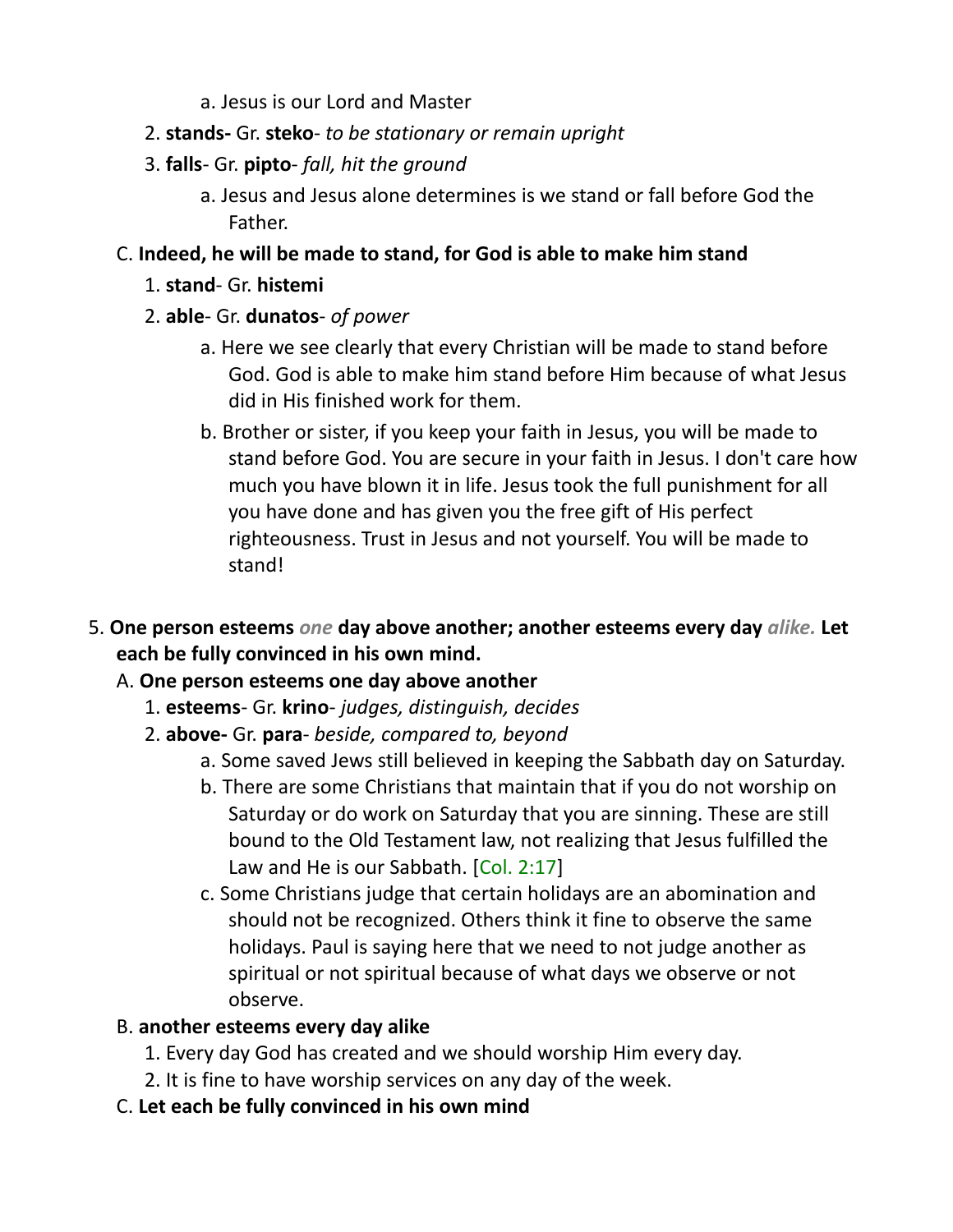- 1. **fully convinced** Gr. **plerophoreo** *to carry through to the end, accomplish; to be persuaded, persuaded, fully convinced or assured*
- 2. **own mind** Gr. **idios nous**
	- a. We need more than people trying to convince us something is right or wrong. We need to come to that conclusion for ourselves using the Word of God and leadership of the Holy Spirit.
	- b. Whatever we do we need to do it in faith. Whatever is not of faith is sin. vs. 23
- 6. **He who observes the day, observes** *it* **to the Lord; and he who does not observe the day, to the Lord he does not observe** *it.* **He who eats, eats to the Lord, for he gives God thanks; and he who does not eat, to the Lord he does not eat, and gives God thanks.** 
	- A. **He who observes the day, observes it to the Lord, and he who does not observe the day, to the Lord he does not observe it.**
		- 1. **observes** Gr. **phroneo** *to think or judge what one's opinion is*
		- 2. **the day** Probably refers to the Sabbath day- Saturday. It could also refer to any other Jewish holy day for feast day.
			- a. There are some Christian teachers that say that if we will observe the Jewish feast days we will get special blessing from God. This is error.
		- 3. **unto the Lord** Gr. **Kurios**
			- a. The most important thing here is that whatever we do we need to do it as unto the Lord. If we do something it is unto the Lord. If we refrain from something it is unto the Lord. It should not be about impressing someone else or doing or not doing something to please man.
			- b. We are to do things unto the Lord to honor Him and worship Him, not to earn points or pull with Him. The Lord Jesus has done everything for us to get us right standing before God. We cannot do anything or refrain from anything that can improve our position before the Father. We have a perfect standing before God through faith in Jesus Christ. We do things now unto the Lord to honor, love, and serve God. This love of and for God will be reflected and expressed in how we relate to our brother and sister in Christ. We need to receive other Christians by grace just as God the Father received us by grace. God is not really interested in straightening all your beliefs out. He is interested in loving you to wholeness! If any of your beliefs stand in the way of that, God will lovingly address those. We all will die and stand before God with beliefs that were wrong. God still loves us and accepts us.
			- c. A interesting side note here: I don't think anyone will say they are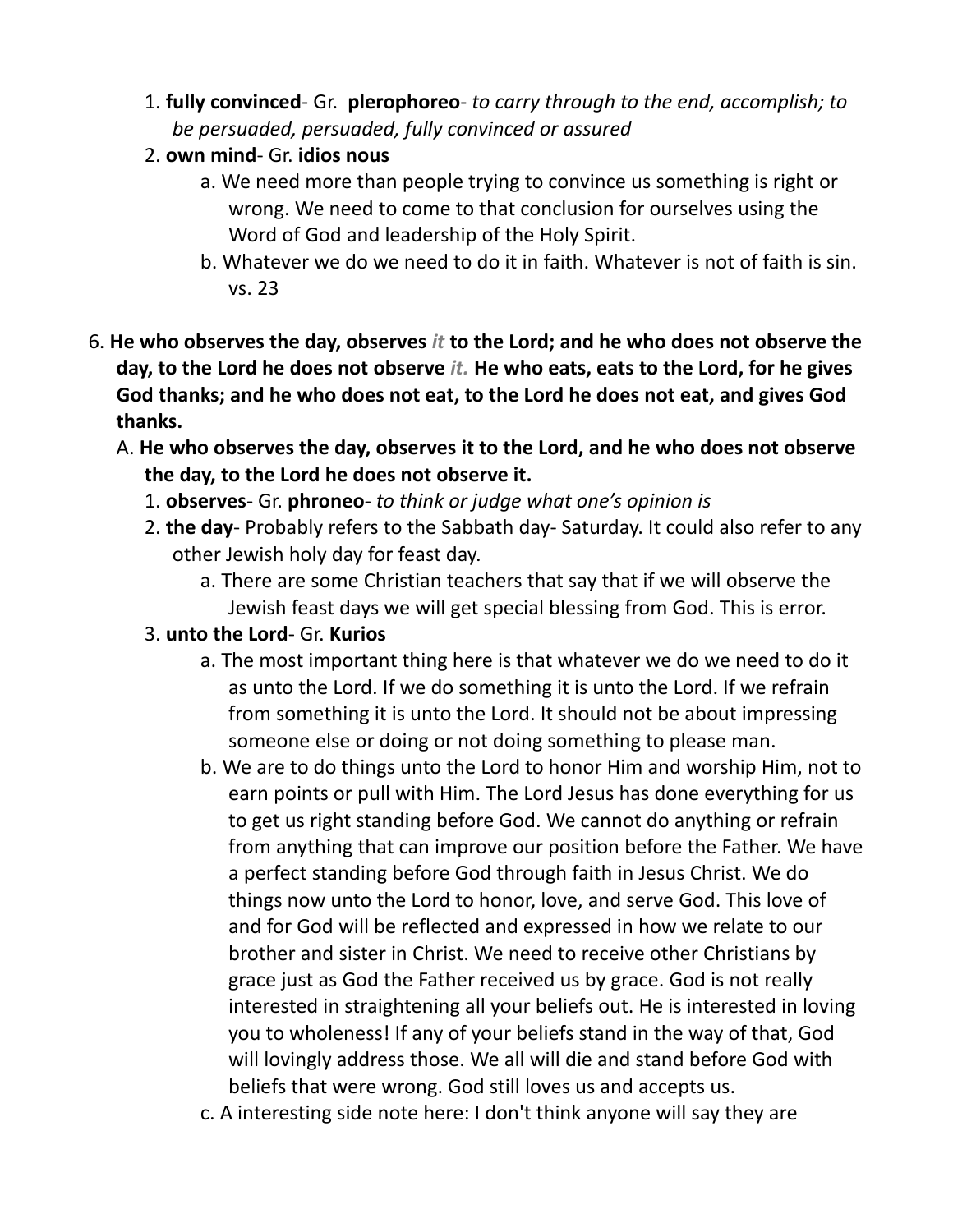perfect in what they believe. All will admit they are probably wrong in some areas. However, when you start itemizing all their beliefs they will affirm that each belief mentioned is not one they are wrong on!

- B. **He who eats, eats to the Lord for he gives God thanks. He who does not eat, to the Lord he does not eat, and gives God thanks.**
	- 1. **gives God thanks-** we should express thanks to God for what He has provided for us to eat. If you forget to say thanks before you eat, then you can say after you eat, "Bless the Lord and all that is within me bless His holy name!"
		- a. Thanksgiving is a proper response to grace.
		- b. We need to be thankful for the good things He has allowed us to partake in, but also thank God for the ability to say no to those things that are not good for us.

### 7. **For none of us lives to himself, and no one dies to himself.**

- A. This was a famous phrase among the Greeks.
- B. We are not islands unto ourselves. First we are accountable to our God and Creator. We are not our own gods.
- C. Next we need to know that our lives are connected to other people's livesparents, siblings, extended family, friends, co-workers, and society as a whole. Whatever we do will ultimately ripple into someone else's life. Even if we decide not to work and are alone at home, our work place suffers and ultimately society is effected to compensate for our absence.
- 8. **For if we live, we live to the Lord; and if we die, we die to the Lord. Therefore, whether we live or die, we are the Lord's.** 
	- A. **For if we live, we live to the Lord, and if we die, we die to the Lord**.
		- 1. **live** Gr. **zao**
		- 2. **die apothanesko-** *die off*
		- 3. **unto the Lord** Gr. **kurios**
			- a. How we live and die should be unto the Lord. We should both live and die in faith. [Rom. 1:17, Heb. 11:13]
	- B. **Therefore, whether we live or die, we are the Lord's.**
		- 1. The Lord both created us and redeemed us by His blood. He purchased us. We are His whether we be alive on earth, or die and go to be with Him.
- 9. **For to this end Christ died and rose and lived again, that He might be Lord of both the dead and the living.**
	- A. **For this end Christ died and rose and lived again**
		- 1. **For this end** Gr. **gar eis touto** *for unto this* [*purpose*]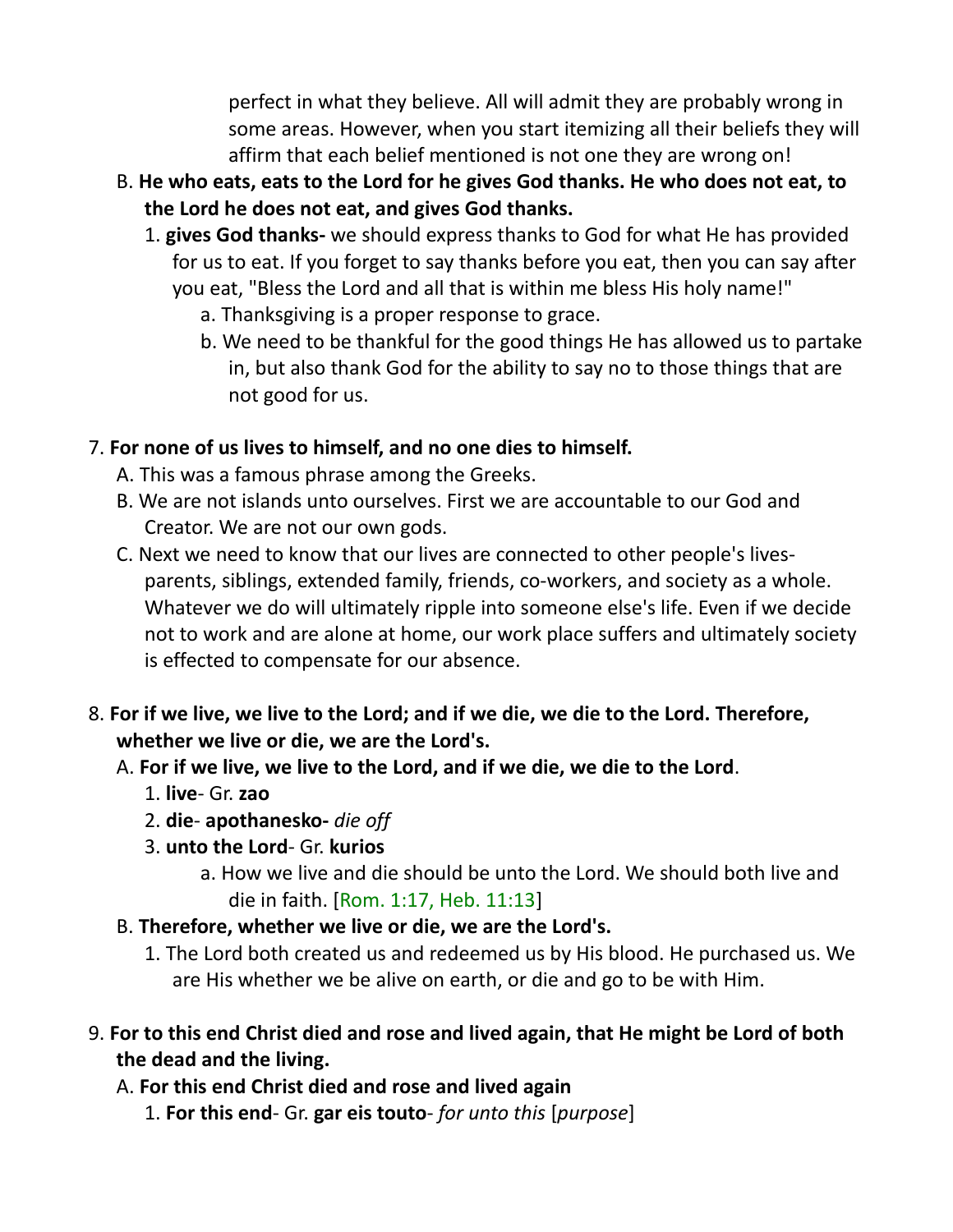- 2. **died** Gr. **apothenesko**
- 3. **rose-** Gr. **anistemi-** *stand up again*
- 4. **lived again-** Gr. **anazao-** *to be alive again*
- B. **that he might be Lord of both the dead and the living.**
	- 1. **might be** Jesus is not automatically everyone's Lord as the universalists claim He is. He must be received. Jesus provided redemption so all men MIGHT be saved if they believe.
	- 2. **Lord-** Gr. **kurieou** *to exercise lordship over; to rule*
	- 3. **dead-** Gr. **nekros-** those dead in Christ
		- a. Jesus died and conquered death. He has the keys [authority] of death, hell, and the grave. He determines now who will live, or forever be punished in eternal death. He decides by man's reaction to His everlasting gospel.
		- b. We died to sin because of Christ.
	- 4. **living-** Gr**. zao-** those living in Christ
		- a. We see when Jesus come back the dead in Christ will rise first and then those who remain [alive] will be caught up together to meet Him in the clouds.
		- b. Jesus rose from the dead to never die again. He now rules over a Kingdom of Life! We who have been made alive in the new creation will rule and reign with Him in this Kingdom.
		- c. We have been raised to new life because of Christ.
- 10. **But why do you judge your brother? Or why do you show contempt for your brother? For we shall all stand before the judgment seat of Christ.**

# A. **But why do you judge your brother?**

- 1. This is the legalist weak brother judging the strong brother who is operating in freedom.
- 2. Judging that someone is wicked or not as righteous as you are is a greater sin than thinking someone is not as smart as you are, so this sin is mentioned first.
- 3. **brother** Gr. **adelphos** *one sharing the same womb*. When we judge a brother or sister in Christ we are judging a family member.
- B. **Or why do you show contempt for your brother?**
	- 1. This is the strong brother operating in freedom treating his weak legalistic brother as a nobody or as dumb.
- C. **For we shall all stand before the judgment seat of Christ**
	- 1. **stand** Gr. **paristemi** *to be present in order to answer*
	- 2. **judgment seat** Gr. **bema** *a raised place mounted by steps of the official ; seat*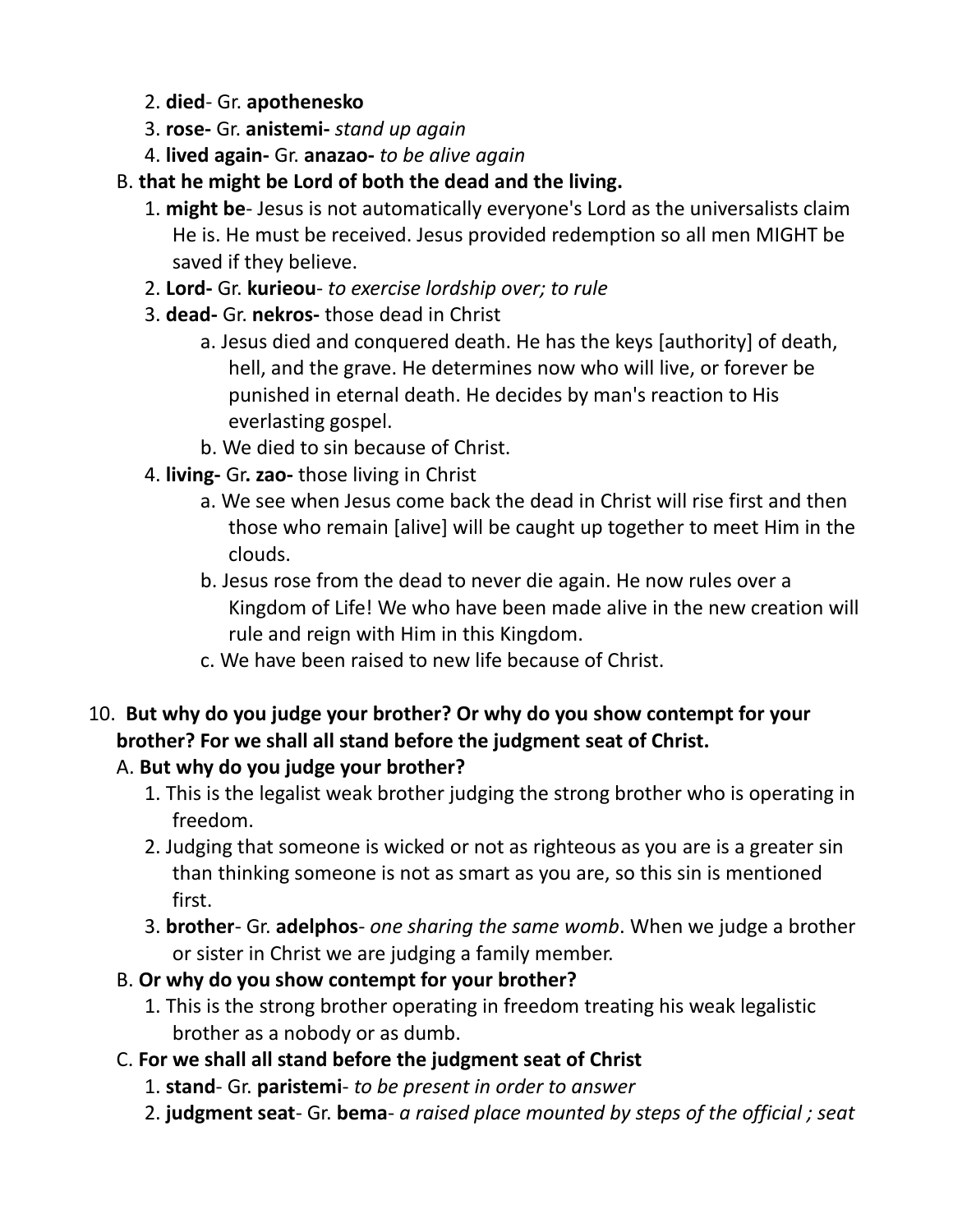## *of a judge*

- a. Believers as well as unbelievers will stand before the throne of judgment is clear from [Act 10:42; 1Co 3:8-15; 1Co 4:5; 2Co 5:10, Mat 16:27, Rev. 20:11-14 and in this verse.]
- b. Believers will stand in judgment for their works before the Judgment Seat of Christ. This will take place before the Millennial reign of Christ so we can reign with Him.
- c. Unbelievers will stand in judgment for their works before the Great White Throne Judgment. This will take place after the Millennial reign of Christ. These are those who thought their works will get them to heaven. The books of works will be brought out first which will show the true nature of their works were evil and insufficient. Then the Lamb's book of Life will be brought out in evidence they did not believe upon Christ for salvation. They then will be cast forever into the Lake of Fire. [Rev. 20:11-14]

# 11. **For it is written: "AS I LIVE, SAYS THE LORD, EVERY KNEE SHALL BOW TO ME, AND EVERY TONGUE SHALL CONFESS TO GOD."**

- A. **For it is written**, "As I live, says the Lord, every knee shall bow to me,
	- 1. **confess** Gr. **exhomolegeo** *to confess [agree with] out, used of confessing out individual sins.* [Mat. 3:6, Acts 19:18]
	- 2. This is quoted from [Is. 45:23]
	- 3 This quote is applied to Jesus Christ in [Phil. 2:10-11]. God is speaking in Isaiah. Jesus is God.
	- 4. This verse with the one in Philippians are used by universalists to say that every man and woman will eventually bow their knee and confess Jesus is Lord, whether in this life or the next, so they will all be saved. This is error. We must bow our knee and confess He is Lord **in this life**.
		- a. [2Co 6:2] For He says: "**IN AN ACCEPTABLE TIME** I HAVE HEARD YOU, AND IN **THE DAY OF SALVATION** I HAVE HELPED YOU." Behold, **now** *is* **the accepted time**; behold, **now** *is* **the day of salvation** .
			- i. Only in this life is it the acceptable season of time to be saved. The day of salvation is only available while we yet live on earth.
			- ii.  $[Heb. 9:27]$  It is given to men once to die and then the judgment. We must receive Christ before we die. After we die there is only judgment left. Judgment to life or judgment to eternal death.

# 12. **So then each of us shall give account of himself to God.**

A. **each of us**- Gr. **hekastos**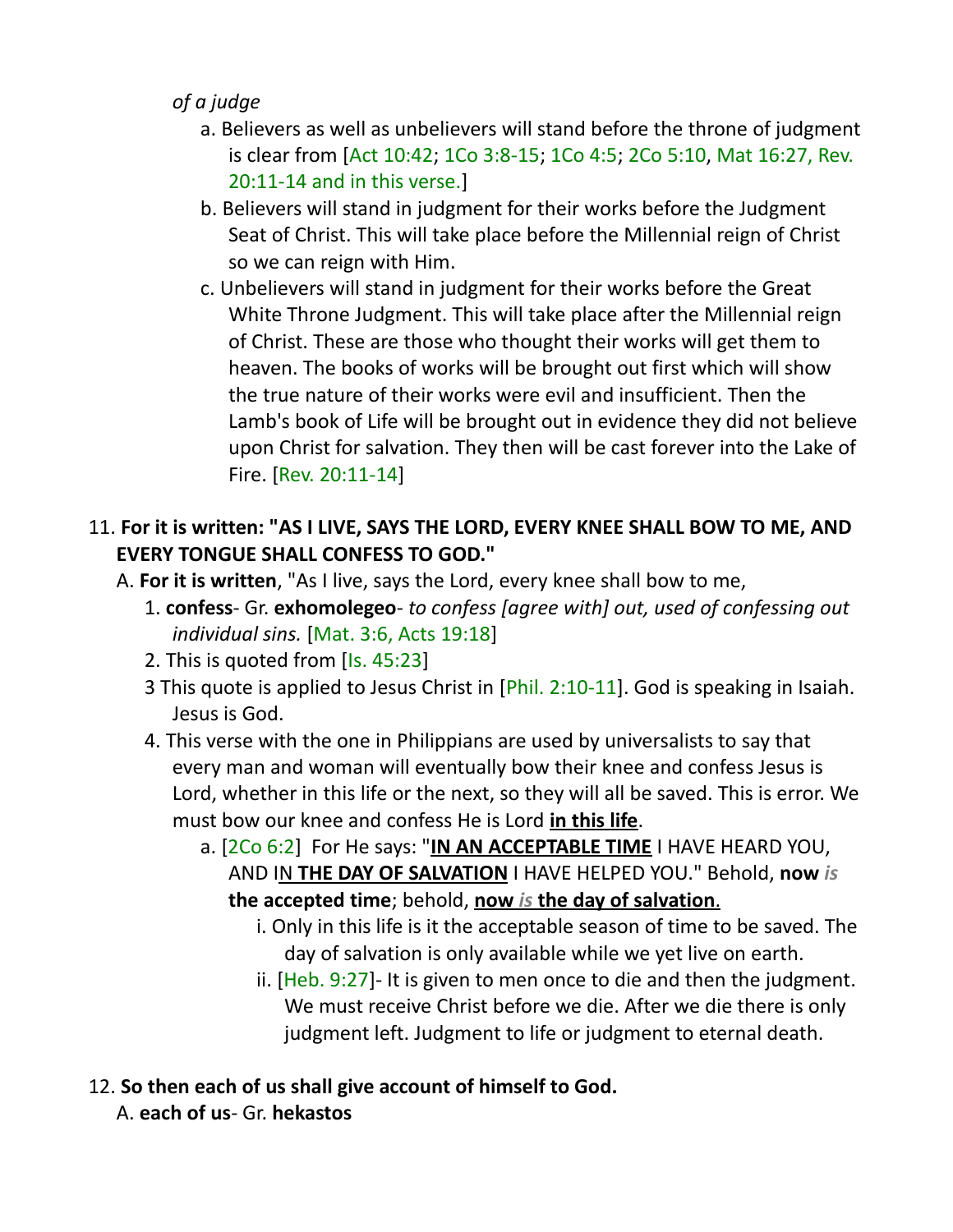- 1. Every single human being will stand before God and give an account for his or her life. Some teach that we will never have to give an account to God because we are righteous in Jesus. This is true of our standing and our nature in Him. However, we will have to give account for our words and actions said and done in our body. [2 Cor. 5:10] Our works will be judged before the Judgment seat of Christ. We ourselves will not be judged. We were judged in Christ on the cross. However, our works and the work of our life will be judged and tested.
- B. **give account** Gr. **logos** *anything reported in speech; a narration, narrative; account, i.e. reckoning, score, i.e. answer or explanation in reference to judgment*
- C. **to God** Our Creator and Savior
- 13. **Therefore let us not judge one another anymore, but rather resolve this, not to put a stumbling block or a cause to fall in our brother's way.**
	- A. **Therefore let us not judge one another anymore**
		- 1. This is again speaking to the weak brother judging the strong brother.
	- B. **but rather resolve this**
		- 1. **resolve** Gr. **krino** *to judge or decide*
	- C. **not to put a stumbling block or a cause to fall in our brother's way**
		- 1. **stumbling block** Gr. **proskomma** *an obstacle in the way which if one strikes his foot against he stumbles or falls*
		- 2. **cause to fall** Gr. **skandalon**- *to trap- scandal*
		- 3. This is speaking to the strong brother to not use their liberty to make a weak brother stumble in their faith.

# 14. **I know and am convinced by the Lord Jesus that** *there is* **nothing unclean of itself; but to him who considers anything to be unclean, to him** *it is* **unclean.**

### A. **I know and am convinced by the Lord Jesus**

- 1. **know** Gr. **eido** *to know by perception*
- 2. **convinced** Gr. **peitho-** *to be persuaded of a thing concerning a person to trust, have confidence, be confident*
	- a. First we must know things through study of the Word of God and revelation of the Holy Spirit.
	- b. We must come to a place where we are fully persuaded of what we know. This brings maturity and solidness in the Christian life. This is where be become unshakeable.

### B. **that there is nothing unclean of itself**

1. **unclean**- Gr. **koinos-** *common, unhallowed, profane, Levitically unclean*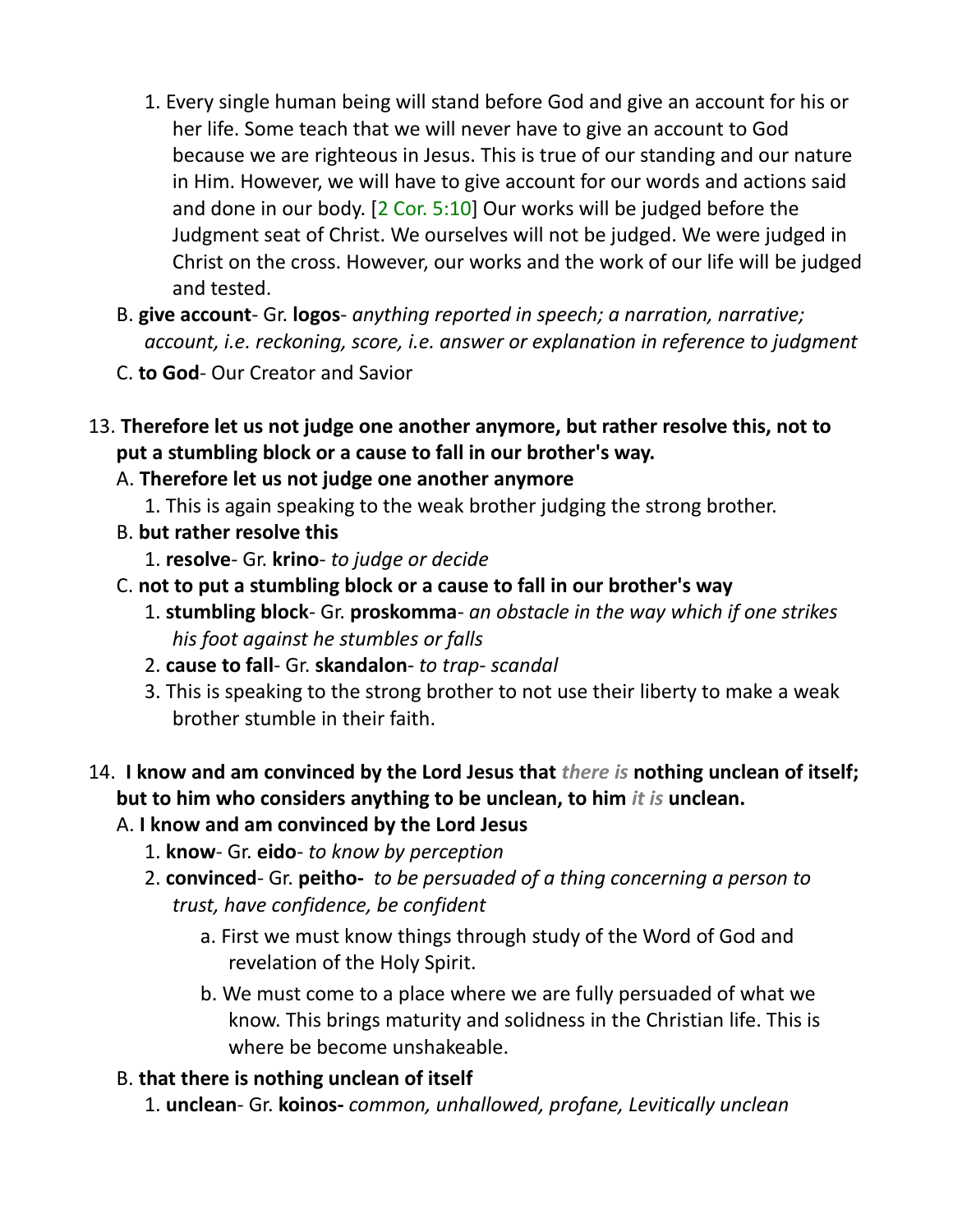- a. Jesus proclaimed all foods clean. [Mark 7:15]
- b. God declared all foods clean. He told Peter to no longer call common what He had cleansed. [Acts 11:9]
- c. All food is to be received with thanksgiving and nothing to be refused [for religious purposes] $-[1]$  Tim. 4:4]
- d. This is speaking of the weak legalistic brother that had come out of Judaism. They were taught certain foods were unclean. Peter, when he received the vision came of the sheet with animals in it, was a weak brother! He refused to eat some food because he thought it was unclean. Peter became strong through revelation. However, Peter later acted weak when he used to eat [unclean food] with the gentiles in Antioch, but then afterwards separated himself from them when legalistic brethren came from Jerusalem. Paul, acting as a strong brother , rebuked Peter who was acting weak brother! [Galatians 2:12- 20]

### C. **but to him who considers anything to be unclean, to him it is unclean**

- 1. **considers** Gr. **logizomai** *takes into account, esteems*
- 2. **unclean** Gr. **koinos-***common, unhallowed, profane, Levitically unclean*
	- a. There are some that view everything as unclean. They see everything and every activity as potentially sinful. They are super religious and unbelieving. Even their mind and conscience has been defiled. [Titus] 1:15] These people live their life around what they can't do and what they need to avoid. They see everything around them as defilement. Now there are things that defile and should be avoided that are clearly laid out in the Bible. However, there are many things in life that are not sinful and can be enjoyed like sports and hobbies. A legalist will see sin in everything and every activity. There conscience bugs them about anything and everything. This is a weak brother. We need to pray for them and not look down on them or try to straighten them out.
	- b. We need to do things in faith. Whatever is not of faith is sin. Faith comes by the Word of God rightly divided. [Rom 14:23]
- 15. **Yet if your brother is grieved because of** *your* **food, you are no longer walking in love. Do not destroy with your food the one for whom Christ died.** 
	- A. **Yet if your brother is grieved because of your food, you are no longer walking in love.**

### 1. **yet-** Gr**. de-** *but*

a. It is possible to be strong in faith and but weak in love. If you use your liberty but hurt your brother in the process then you are weak in love.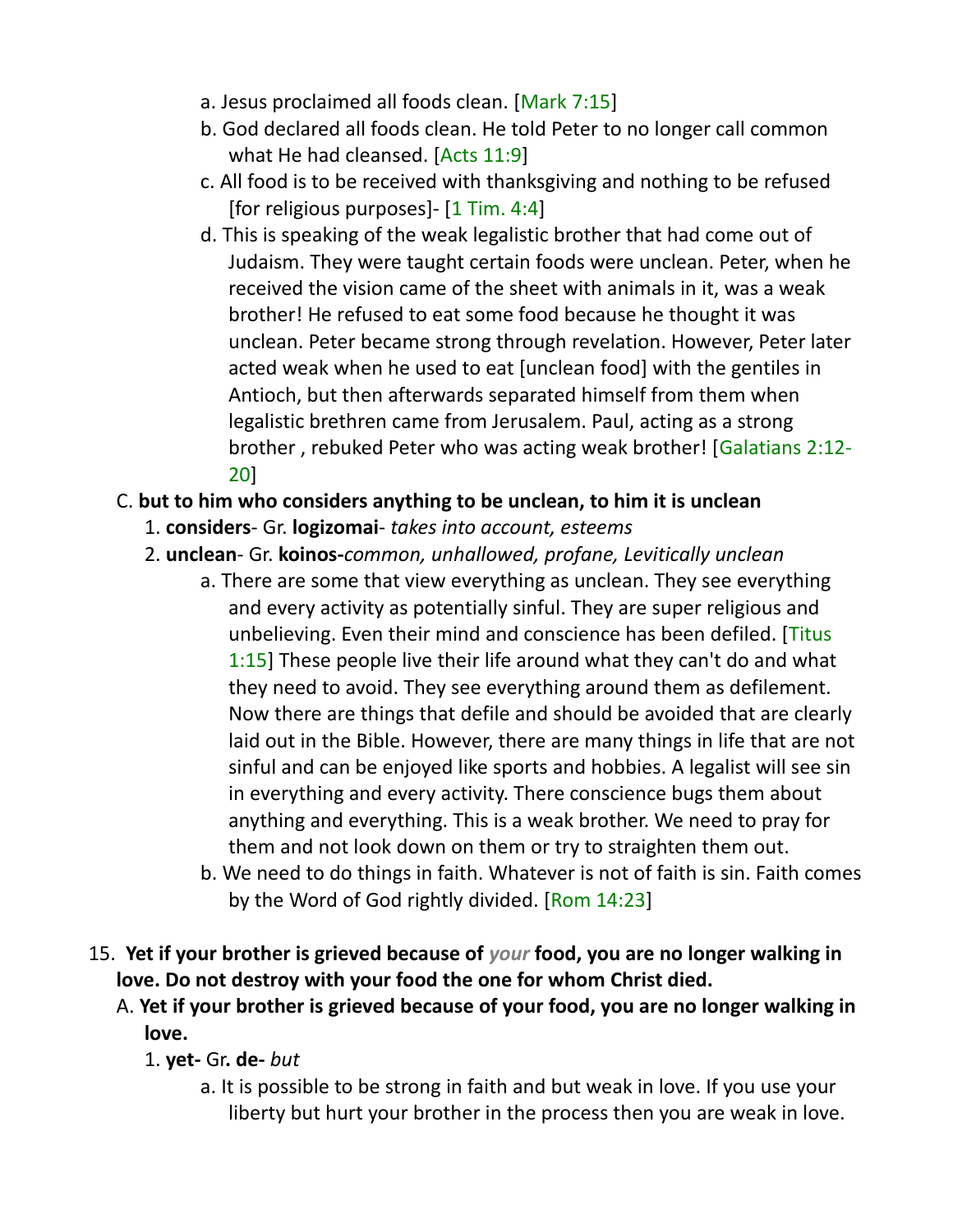There remains faith, hope, and love. The greatest of these is LOVE. The love walk is the apex of the Christian life, not your faith walk.

- 2. **grieved-** Gr**.** *to make one uneasy, cause him a scruple, offend*
- 3. **food-** Gr**. broma-** *food (literally or figuratively), especially (ceremonial) articles allowed or forbidden by the Jewish law*
- 4. **walking-** Gr**. peripateo-** *to walk around, conduct oneself*
- B. **Do not destroy with your food the one for whom Christ died.**
	- 1. **destroy** Gr. **apollumi** present tense- *is bringing to ruin, to be losing, or rendering useless.* If this word meant eternal destruction it would not be in the present tense. It would be in the aorist tense which would speak of finality. Translate: *Stop ruining with your food the one for whom Christ died.*
		- a. We can ruin the conscience of someone if we entice them into doing something they think is wrong because they want our approval or wants to fit in with the crowd.
		- b. When we cause our brother to sin against his conscience we are losing our loving connection as brothers.
		- c. When we cause our brother to sin against his conscience we are causing his faith to become useless in his daily life.

#### 16. **Therefore do not let your good be spoken of as evil;**

- A. **good** Gr. **agathos** intrinsic *good*
	- 1. It is good to act in faith based upon revelation.
- B. **spoken of as evil-** Gr. **blasphemeo** *to blaspheme, to speak reproachfully*
	- 1. But it is not good to do things in faith that violate love. Love is the highest Christian principle. If we follow love all is right, if we fail to follow love all is wrong.
- 17. **for the kingdom of God is not eating and drinking, but righteousness and peace and joy in the Holy Spirit.** 
	- A. **for the kingdom of God is not eating and drinking**
		- 1. **kingdom** Gr. **basileia** *royal power, kingship, dominion, rule*
		- 2. **eating** Gr. **brosis** *eating of food*
		- 3. **drinking** Gr. **posis** *drinking of drink*
			- a. The kingdom of God is not eating or drinking natural food and drink. It is about eating and drinking of Christ. This is what the communion meal represents.
			- b. We hunger for righteousness and with joy we drink water from the wells of salvation. [Matt. 5:6, Is. 12:3]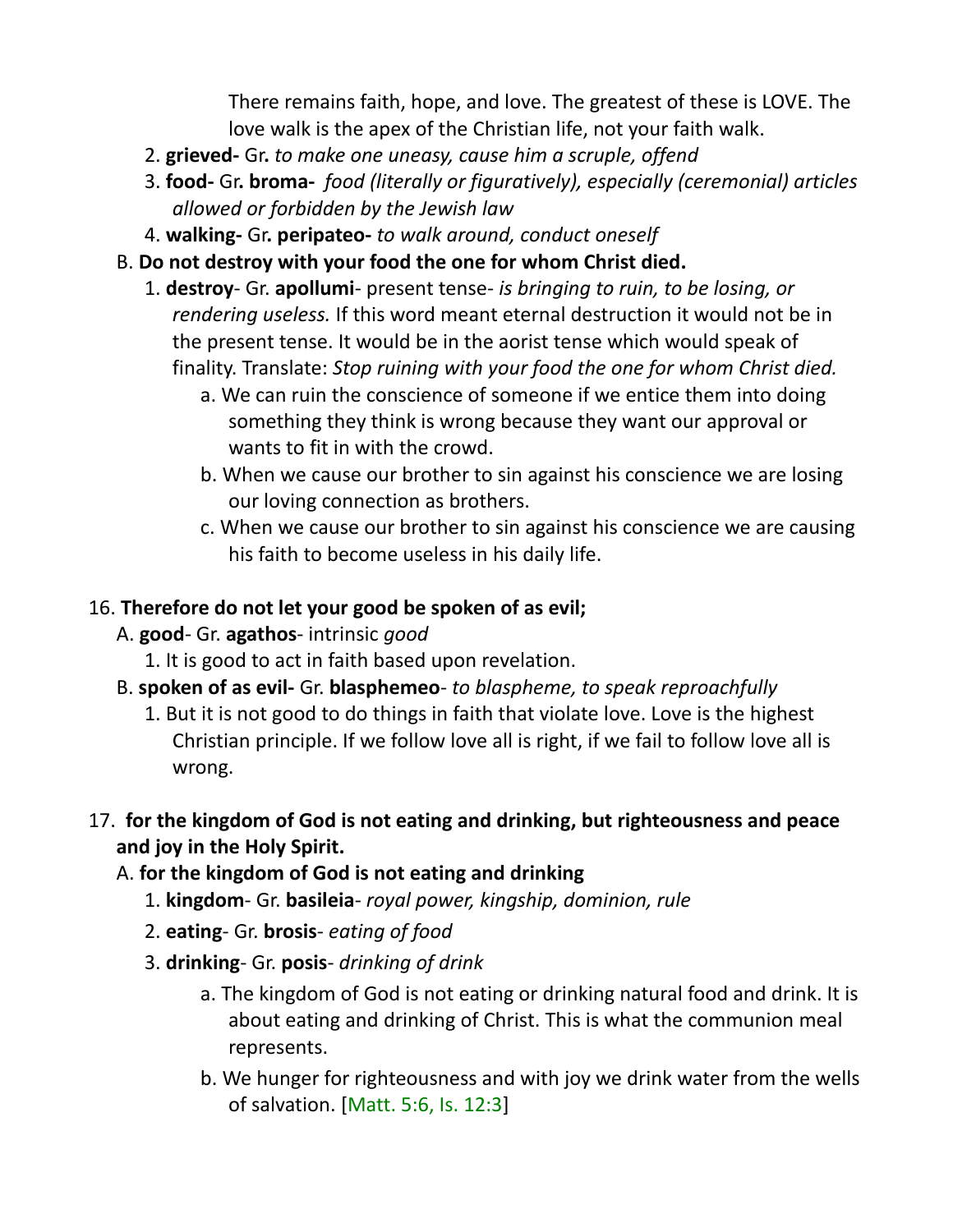### B. **but righteousness and peace and joy in the Holy Spirit**

- 1. **righteousness** Gr. **dikaiosune** *The state of being as one ought to be, to be right, conform to the standard of God.*
- 2. **peace** Gr. **eirene** *security, safety, prosperity, felicity, (because peace and harmony make and keep things safe and prosperous)*
- 3. **joy** Gr. **chara** *cheerfulness*, *that is, calm delight*

### 4. **in the Holy Spirit**

a. Instead of being sustained outwardly by physical substances [food and water], we are sustained by spiritual realities [righteousness, peace, and joy] given by the presence of the Holy Spirit in our hearts.

b. We will experience these realities when we meditate on the spiritual blessings that are ours through grace.

c. As we operate in thanksgiving and living out of our spirit we will experience righteousness, peace, and joy in our daily lives. We won't experience this watching the daily news or as the stomach turns on TV. We will experience these by being spiritually minded. Being spiritually minded is life and peace. [Rom. 8:6]

d. Walking in unity with the body of Christ also promotes God's righteousness, peace, and joy among us. This means we no longer judge others or look down on others, but instead build them up in grace.

# 18. **For he who serves Christ in these things** *is* **acceptable to God and approved by men.**

#### A. **For he who serves Christ in these things**

- 1. **serves** Gr. **douleo** *to serve a master*
	- a. We serve Christ by serving one another. When we build up the body instead of tearing it down we serve Christ.

### B. **is acceptable to God**

- 1. **acceptable** Gr. **euarestos** *to be well pleasing*. The word acceptable is not a good translation here. The Greek word here means to be *well pleasing*, not acceptable. We are accepted by God through our faith in Christ. We are accepted by the grace of God. However, we become well pleasing when we live out in our daily lives who we are by grace. It is well pleasing to God when we live a life of love. It is well pleasing when we draw on our resources of salvation and grace on the inside of us to reflect Christ to those around us.
- C. **and approved by men**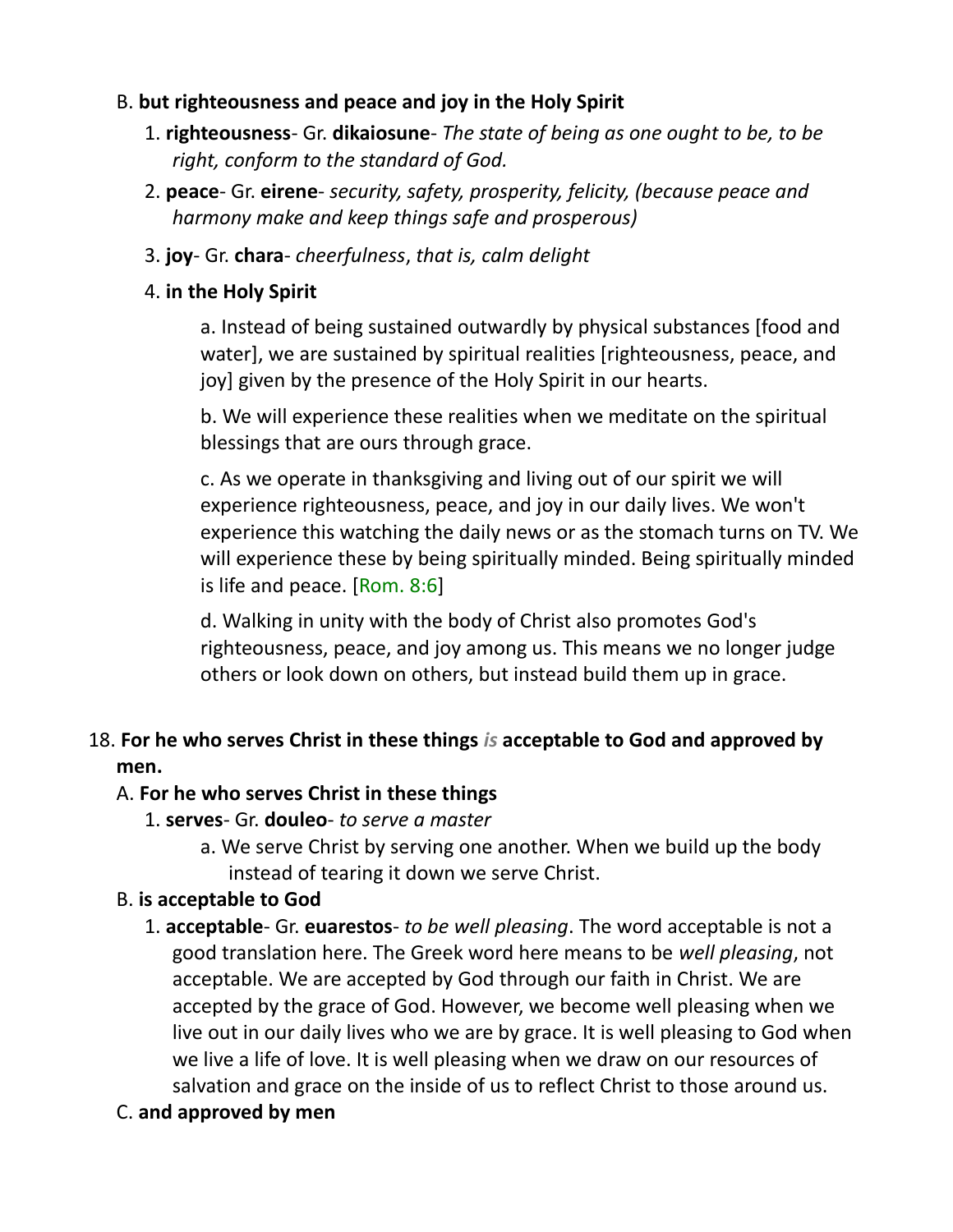- 1. **approved** Gr. **dokimos** *properly acceptable (current after assayal- testing), that is, approved*
	- a. God has accepted us by grace. However, people will only accept you after you pass the test for being trusted. If we are judgmental or condescending we fail the test for leadership in the eyes of people. People will not trust leadership that doesn't love them or treat them in grace.
	- b. When we pass the test of not judging or looking down on others, we can be truly trusted by others to lead them and and they will follow us. People want to follow graceful leadership. This is well pleasing to God.
- 19. **Therefore let us pursue the things** *which make* **for peace and the things by which one may edify another.**
	- A. **pursue** Gr. **dioko** *to hotly pursue, used of persecution.*
		- 1. This is not a casual word. You cannot casually pursue peace. You must be aggressive towards making and keeping peace. We are to maintain the spirit of unity in the bond of peace. [Eph. 4:3]
	- B. **peace** Gr. **eirene** *security, safety, prosperity, felicity, (because peace and harmony make and keep things safe and prosperous)*
		- 1. peace is one of the fruit of our recreated spirit. The fruit of righteousness is sown in peace by those who make peace. [James 3:8]
	- C. **edify** Gr. **oikodomeo** *to build up a house*
		- 1. Believers are all living stones being used to build God's spiritual temple. [1 Peter 2:5] We are inhabited by God through the Spirit. [Eph. 2:22] When we build up each other we are building God's house for Him to dwell in and be glorified in. Let us be found building up God's house and not tearing it down.
- 20. **Do not destroy the work of God for the sake of food. All things indeed** *are* **pure, but** *it is* **evil for the man who eats with offense.**
	- A. **Do not destroy the work of God for the sake of food**
		- 1. **destroy** Gr. **kataluo** *to dissolve, disunite what has been joined together, to destroy, demolish; metaphorically to overthrow, i.e. render vain, deprive of success, bring to naught, to subvert, overthrow.*
		- 2. **work** Gr. **ergon**
			- a. The work of God is building His church, which is His habitation in the Spirit. When we judge or proudly look down on our brothers and sisters we are actually disuniting his body. We are depriving them of success! When we build up each other in grace and love them we help in the work of God which is to unite his body, build it up, and bring it to a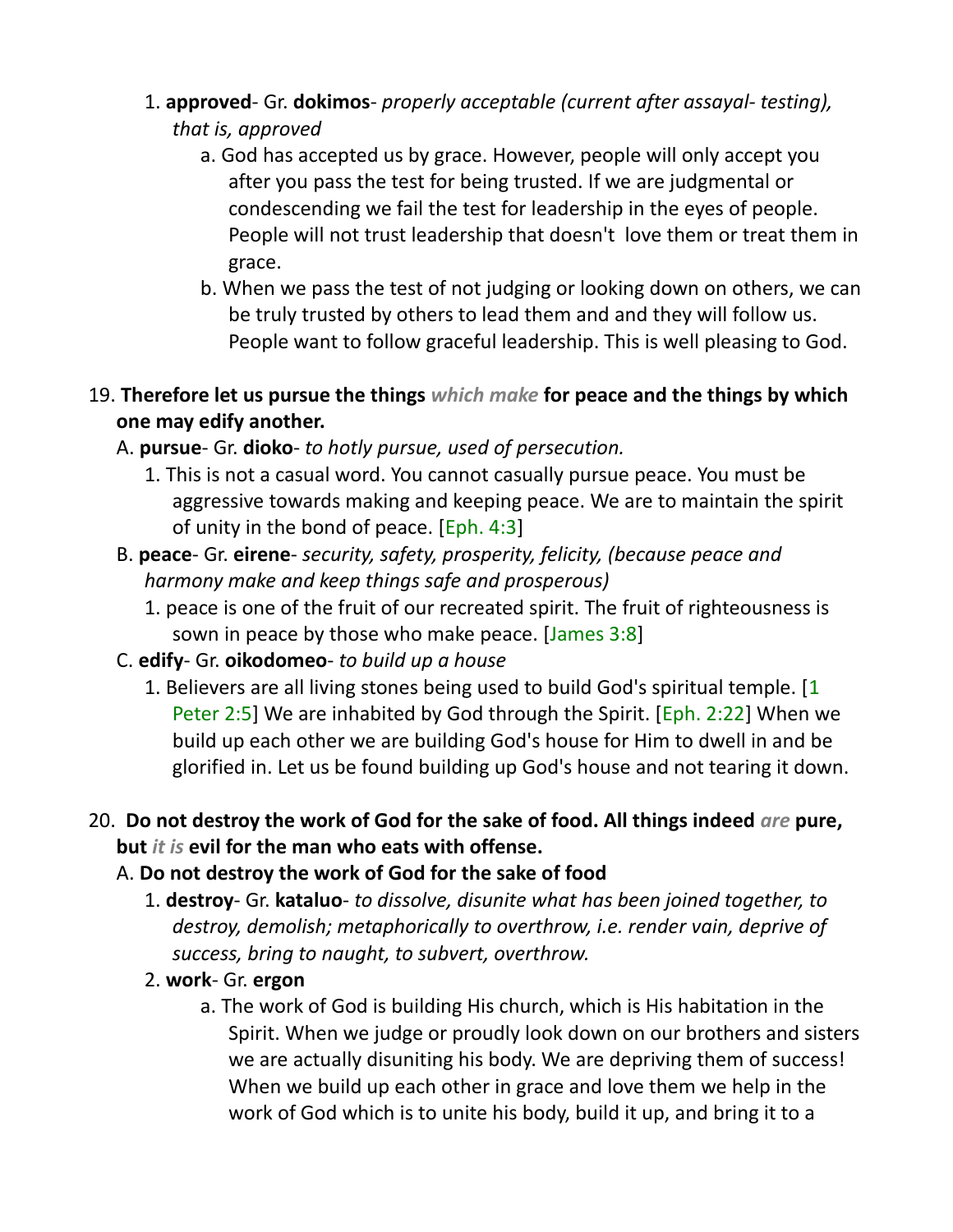place of success and to the purpose which He intended.

# B. **All things indeed are pure**

- 1. **pure** Gr. **katharos** *clean, blameless, innocent*
	- a. Let's understand this correctly! All created things by God are pure in themselves. There is nothing wrong with anything God created. However, it takes the twisting of scripture to say this verse gives you cart blanch to use any created thing for any purpose you want. For example, the plant that cocaine comes from is clean, blameless, and innocent in itself. However, if you choose to use that plant to get high then that is evil. Guns are not evil. However, they can be used by evil people in an evil way for an evil purpose!
	- b. Likewise all food is clean, blameless, and innocent. However, if we choose to eat food that causes a brother to be offended or violate his conscience then it becomes evil.
- 2. **evil** Gr. **kakos** *intrinsically bad*
	- a. Something that is intrinsically good can be used in a way that is intrinsically bad.
- 3. **offense** Gr. **proskomma** *occasion to stumble*
- 21. **It is good neither to eat meat nor drink wine nor** *do anything* **by which your brother stumbles or is offended or is made weak.** 
	- A. **good** Gr. **kalos** *beautiful, handsome, excellent, eminent, choice, surpassing, precious, useful, suitable, commendable, admirable*
	- B. **wine** Gr. **oinos**
	- C. **stumbles** Gr. **proskopto-** *of those who strike against a stone or other obstacle in the path, to stumble*
	- D. **offended** Gr. **skandalizo-** *to put a stumbling block or impediment in the way, upon which another may trip and fall, metaphorically to offend; to cause a person to begin to distrust and desert one whom he ought to trust and obey*
		- 1. It is pitiful for us to put out food and wine and cause someone trip over them.
		- 2. When you being strong in faith try to convince a weak brother that something they think is wrong is actually right, you are leading them away from their trust in God, in order to trust you. If they think something is wrong in God's eyes, it is up to God to talk to them about that issue, not you! We should never sway anyone away from their loyalty to God to become loyal to our beliefs.

# E. **made weak**- Gr. **astheneo**

1. It is possible to make a weak brother even weaker. When it comes to doubtful issues that are clearly lined out in the Bible, the best course of action is just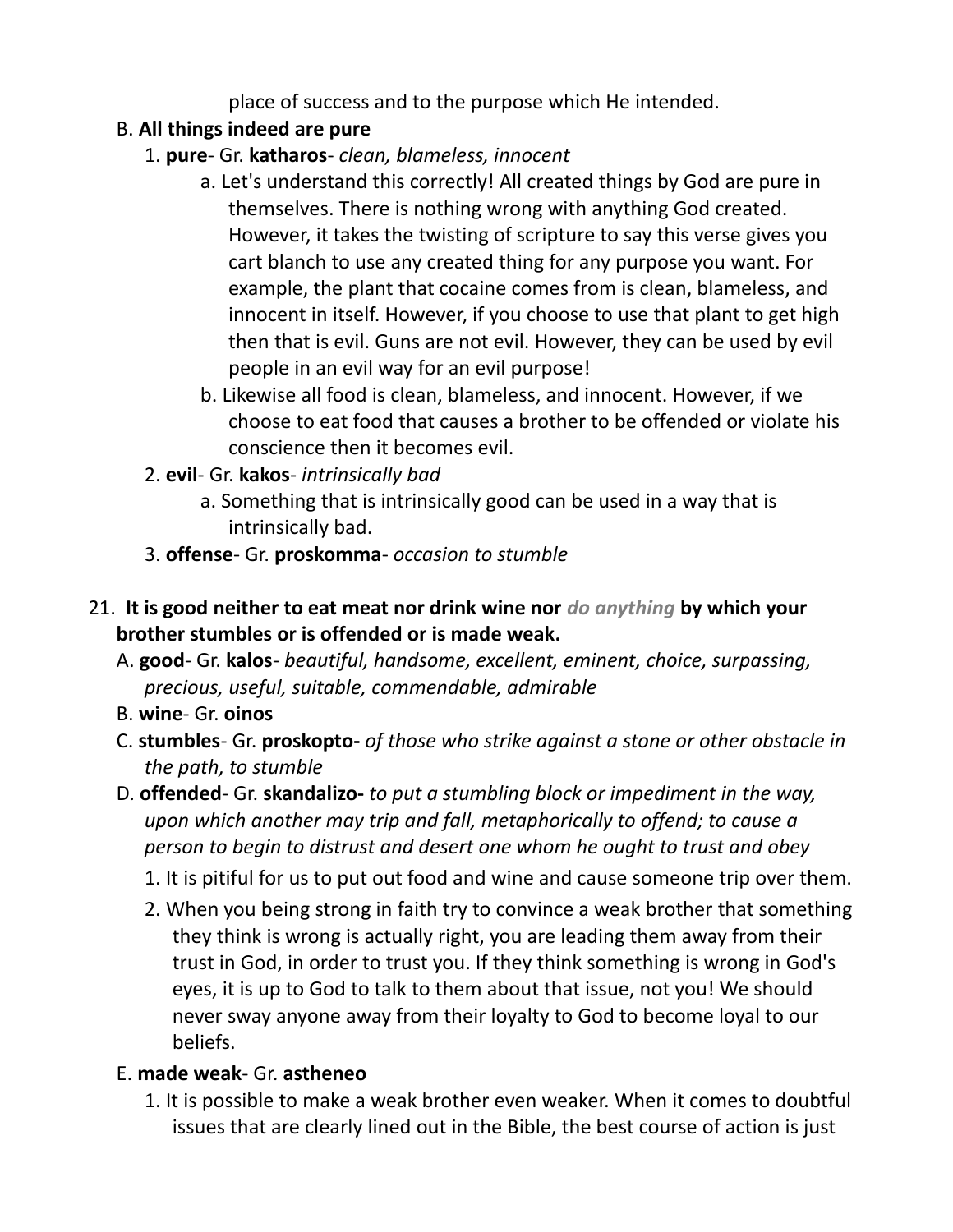leave other people alone! Let the Holy Spirit be the Holy Spirit, not you!

### 22. **Do you have faith? Have** *it* **to yourself before God. Happy** *is* **he who does not condemn himself in what he approves.**

### A. **Do you have faith?**

- 1. **faith** Gr. **pistis** *persuasion*, *that is, credence; moral conviction, especially reliance upon Christ for salvation; abstractly constancy in such profession*
- B. **Have it to yourself before God.**
	- 1. In other words, keep what you believe about these doubtful things to yourself and God. You don't need to go around trying to convince or correct others about them.
- C. **Happy is he who does not condemn himself in what he approves.**
	- 1. **condemn** Gr. **krino** *to pronounce an opinion concerning right and wrong, to become guilty due to having done wrong.*
	- 2. **approves** Gr. **dokimazo** *to approve, deem worthy*
		- a. This is speaking of the weak brother that is induced by a stronger brother to do something they think is actually wrong. This will lead the weak brother to experience guilt and condemnation. A weak brother would be much more blessed and better off if you leave him to himself and to what he believes. Even if he is wrong about his convictions at least he will not experience guilt and condemnation for doing something his conscience says is wrong. I think this translation brings out this verse the best: *(GSNT) For your part, you must keep the faith you have to yourself, as between God and you. He is a happy man who has no fault to find with himself in following the course that he approves,*
- 23. **But he who doubts is condemned if he eats, because** *he does* **not** *eat* **from faith; for whatever** *is* **not from faith is sin.**
	- A. **But he who doubts is condemned if he eats**
		- 1. **doubts** Gr. **diakrino** *to be at variance with one's self, hesitate, doubt*
		- 2. **condemned** Gr. **katakrino** *to judge against; to experience guilt- perfect tensethis is an abiding effect.*
			- a. This is a continuation of the last phrase of verse 22. A weak brother will be blissfully happy following the course he thinks is right. He will not experience guilt and condemnation from his conscience by violating what he feels is right.
			- b. When someone puts pressure on a weak brother to partake of